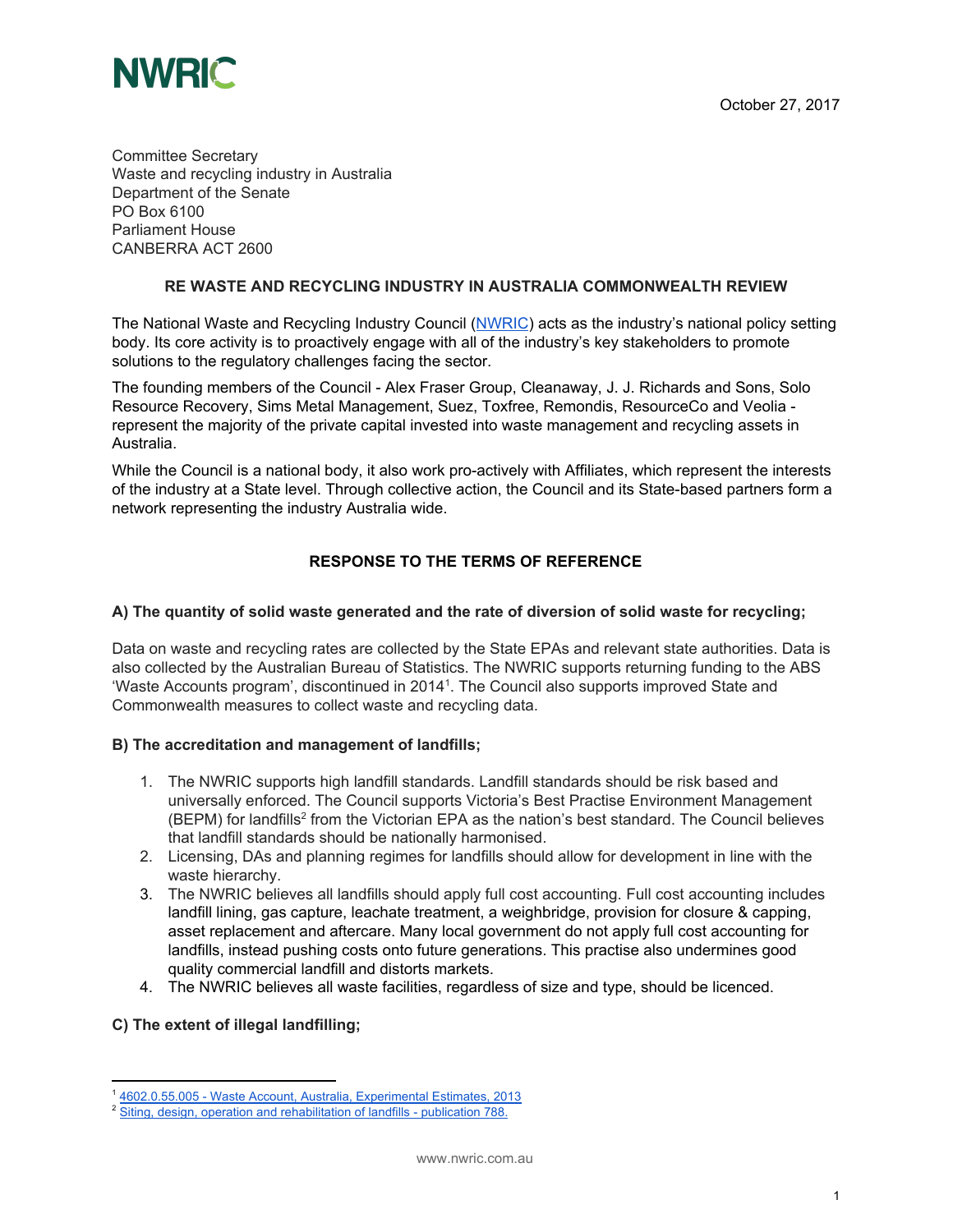

This is a matter for regulators and the police. The NWRIC supports strong enforcement from a well funded and resourced regulator. The Council believes that more revenue from the landfill levy should be made available to regulators and used for effective enforcement.

**D) The role of landfill levies in determining the end destination of material, including the hypothecation of collected levies for enforcement and waste diversion purposes;** Landfill levies vary greatly across Australia, and these variations create market distortions.

Beyond price disparity, levies vary in the mechanism of their application and the definition of leviable waste. This creates a number of undesirable consequences, including;

- A) The unnecessary movement of waste between jurisdictions to avoid levy costs. This issue has manifested most seriously in the transport of waste between metro Sydney and south east Queensland. However, this behaviour occurs everywhere there are significant disposal cost distortions.
- B) Undermining the ability of private investors to create 'bankable' recycling infrastructure proposals, due to an uncertain regulatory environment.
- C) High administrative costs, particularly for the application of complex schemes.
- D) The potential for fraud created by mislabelling waste.

Finally, very high levies can undermine some (especially steel) recycling. This is because the levy on the disposal of recycling residuals reduces the competitiveness of materials sold into the international market.

The Council believes the national harmonisation of landfill levies is essential in order to prevent unnecessary waste transportation (market distortions) and to provide regulatory certainty for investors.

Where landfill levies are applied; they should be stable over the long term, simplified to reduce the potential for fraud and not applied in a manner which undermines the recovery of materials destined for international export. For clarity, the Council's support for levies is based on the following parameters;

1) If implemented, landfill levies should be part of a clearly articulated recycling strategy and be subject to regular performance review.

2) Waste levies and their governing regulations should be put in place for at least five years, and if the regulations are to change, industry should be given a minimum of 12 months' notice.

3) Landfill levies should be simplified as much as possible, to minimize administration costs and reduce the risk of fraud. This includes the reporting, administration and the payment of levies.

4) Waste levies should not be differentiated by waste type (other than for hazardous waste where identification can be supported by accompanying documentation) or waste origin.

5) Waste levies should be consistent across the largest jurisdiction possible, and ideally be applied in a manner that minimises 'border' market distortions.

6) Waste levies should be reduced by weight for all waste that is later genuinely recycled.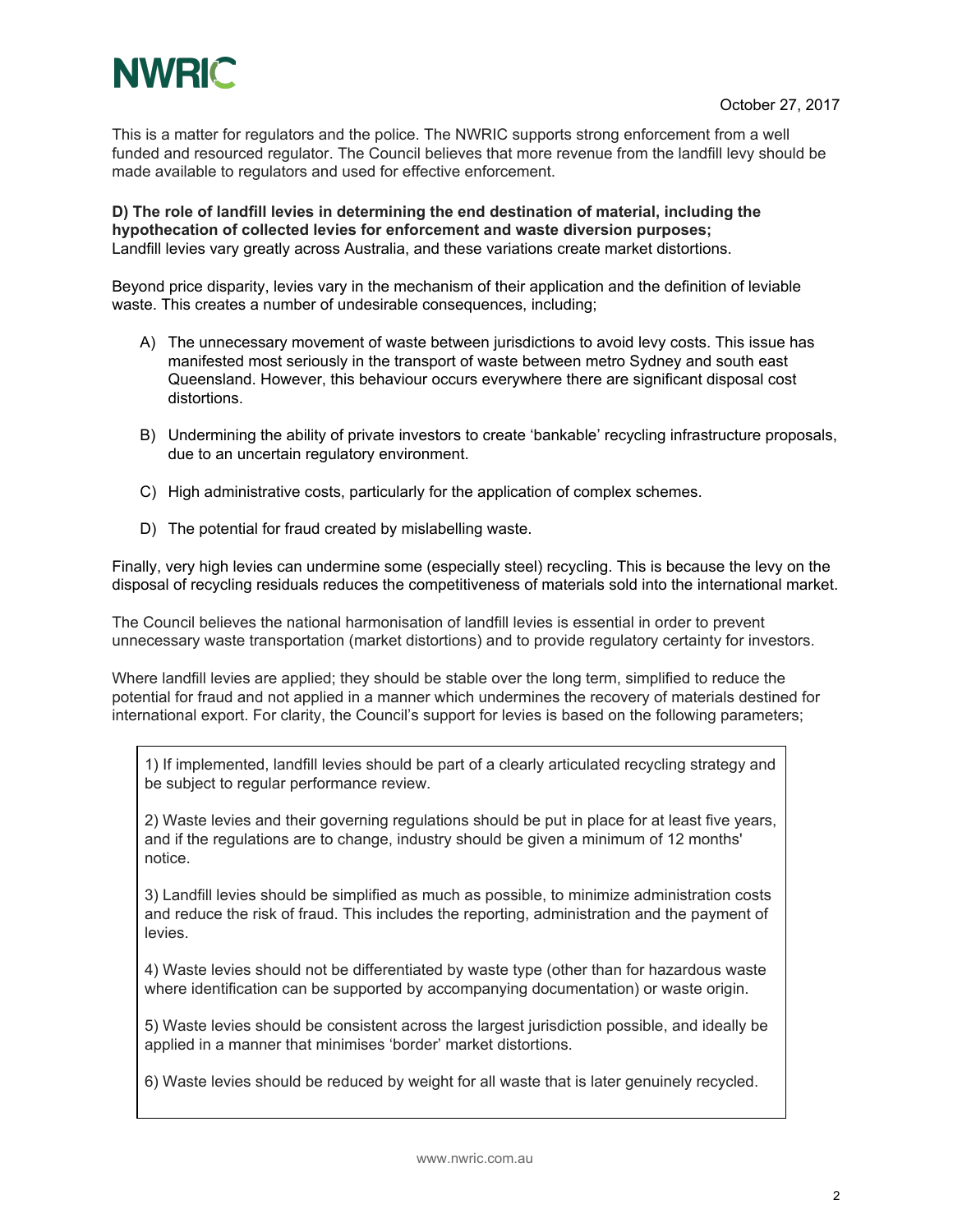

7) Waste levies should not be applied in a manner which makes recycling uneconomical or less economical.

8) If a levy reduction on recycling residual is applied, transparent reporting should be put in place and overviewed by the State levy administrator.

9) Landfill levies should not be applied on waste volumes subject to bad debts.

#### **E) The role of different incentives and collection methods in determining the quality and quantity of material collected for recycling.**

The NWRIC have made a number of suggestions in regard to incentives to improve resource recovery. This include;

- 1. Long term, 'whole of government' site planning for waste and recycling infrastructure, on both 10 and 30 year timeframes.
- 2. The use of landfill levy revenue to create a 'recycling bank' which supports new infrastructure through low interest loans.
- 3. Discounts on the disposal of steel shredder floc from material genuinely recycled.
- 4. Support for programs to develop domestic markets for recycled materials.
- 5. Government procurement programs to better utilise recycled materials.

The NWRIC also calls on the Commonwealth Government to put in place mandatory product stewardship programs<sup>3</sup> which reflect the real cost of recycling materials. The programs should cover the priority wastes identified in the Commonwealth Product Stewardship list.<sup>4</sup>

#### **F) The destination of material collected for recycling, including the extent of material reprocessing and the stockpiling of collected material.**

The NWRIC supports recent initiatives by the Victorian EPA to introduce detailed fire and environmental risk stockpiling policies and supports similar policies being adopted across Australia.

Further, the NWRIC supports mass balance reporting to ensure stockpiling is not used to avoid paying landfill fees.

#### **G) the current economic conditions in the industry, including the market for material collected for recycling;**

The NWRIC believes that markets for the following materials are under severe stress - or have failed where market failure means materials are being landfilled or stockpiled.

- 1. Glass the current alternative is to put glass into construction materials including road base, these programs need to be expanded.
- 2. Soft plastics the current alternative is to utilise for the materials for energy recovery or fuel manufacture.
- 3. End of life tyres are also suitable for energy recovery or fuel manufacture. End of life tyres would benefit from a mandated product stewardship program. 5

<sup>3</sup> Under the Product Stewardship Act 2011.

<sup>4</sup> 2016-17 Product List; Department of [Environment](http://www.environment.gov.au/protection/national-waste-policy/product-stewardship/legislation/product-list-2016-17) and Energy.

<sup>&</sup>lt;sup>5</sup> The NWRIC position on EPR scheme is available in our Policy Roadmap.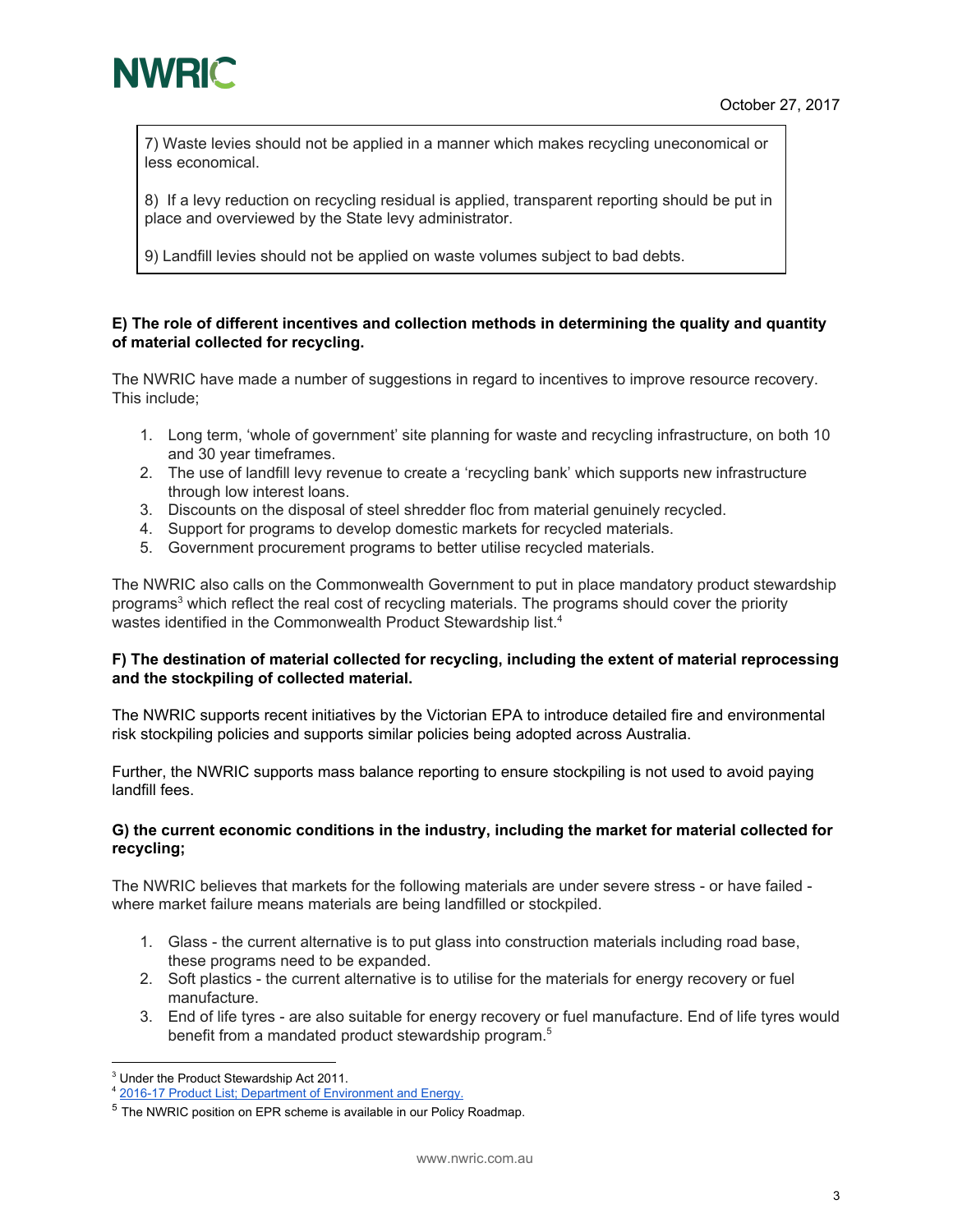

#### **H) The transportation of solid waste across state boundaries;**

To prevent the unnecessary interstate transport of waste, the NWRIC has put forward the approach of 'levy portability', which means that waste levies are charged based on where the waste is generated. The Council believes this approach will support waste being processed as close to its points of generation as possible. A full description of the levy portability approach is available in Appendix A.

#### **I) The role of the Australian Government in providing a coherent, efficient and environmentally responsible approach to solid waste management, including by facilitating a federal approach.**

Waste and recycling enterprises are subject to regulation by both local and state level authorities, although they are also subject to some Commonwealth regulations, such as the Basel Convention. $^{\rm 6}$ These regulations vary enormously across jurisdictions, and this variation produces no economic, environmental or social benefit. This variation is also adding substantial business costs to the sector.

The Council supports the establishment of a simple, integrated national system for the identification, classification, treatment, disposal and monitoring of waste materials.

While there are many priorities for harmonisation, landfill levies create the most significant market distortions. Landfill levies not only vary in price, but also in the mechanism<sup>7</sup> by which they are applied, along with the definition of "leviable waste".<sup>8</sup>

In addition to landfill levies, a key barrier to a circular economy are the regulatory hurdles impeding the establishment of new waste and recycling facilities. These include planning regulations, development applications, EIS and licensing rules.

These barriers can be overcome by the introduction of simpler and faster regulatory hurdles that do not compromise safety or environmental standards. Further, the Council calls for improved state planning for waste management and recycling infrastructure. This planning will simplify and fast track development processes. Harmonisation of national landfill and recycling standards can be achieved through agreement at the Council of Australian Governments (COAG).

#### **J) Any other related matters.**

#### *J1) Policy Roadmap*

The NWRIC has published the 'Policy [Roadmap](http://www.nwric.com.au/policy/) for a Circular Economy'. This document describes regulatory action which efficiently will move Australia towards a circular economy.

#### *J2) PFOS/PFAS*

The Council notes the Victorian EPA is leading the national effort to develop a standard for the treatment and disposal of PFOS/PFAS. In regard to developing a new national standard, we would like to note the following;

<sup>6</sup> The Basel [Convention](http://www.basel.int/)

 $^7$  For example, NSW has recently introduced laws to make all waste management facilities liable for the levies, including MRFs and transfer stations. In other States, landfill levies are applied at the landfill gate.

<sup>&</sup>lt;sup>8</sup> As levies become more complex, fraud becomes more available. For example, differential levies on different waste streams (such as C&D and C&I) create an incentive to mis-label waste. Such behaviour harms companies which play by the rules.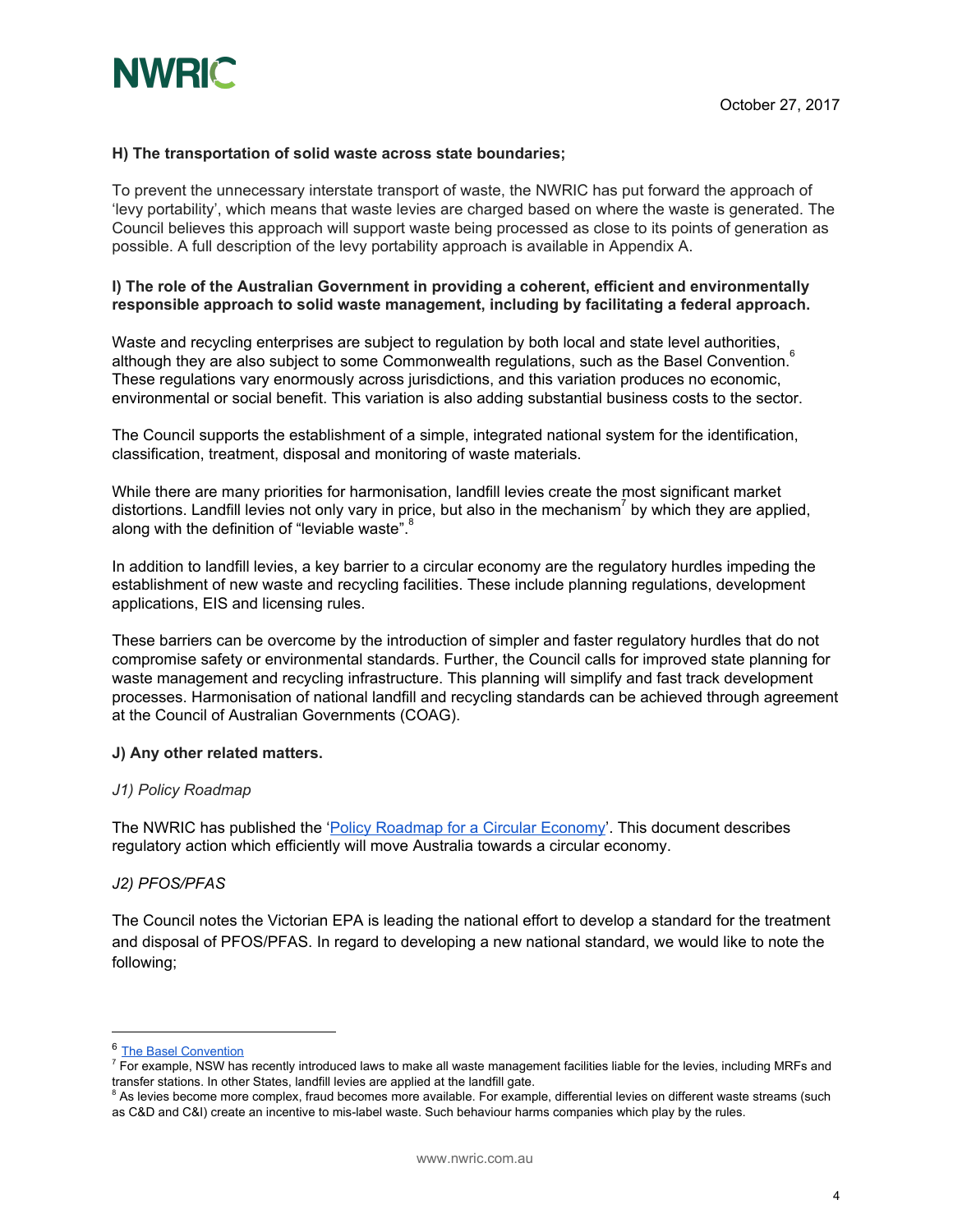

- 1. The NWRIC supports the precautionary principle in regard to the treatment of PFOS/PFAS contamination.
- 2. Throughout the process, it is important that the introduction of new regulatory requirements (in particular at landfills) are implemented with consultation with the industry and in a manner that enables compliance. For changes to compliance requirements, industry should be given sufficient notice to be able to install new processing plant.
- 3. The new requirements must recognise that many years of waste acceptance at landfills within the applicable jurisdictional regulations - they should not result in penalising a facility based upon 'backdated' changing thresholds.
- 4. In particular, Water Authorities should be directed and encouraged to accept trade waste from leachate treatment plants operating at engineered landfills. Notwithstanding that it is likely that there will be an increase of PFAS in treated effluent the larger impact of not having a disposal option for leachate has more potential to negatively impact the environment .
- 5. Further, it is important that PFOS/PFAS discharge standards not be set at a level (that is, zero or below drinking water standards) which will result in perverse environmental outcomes. Such outcomes could include;
	- a. No disposal options available for landfill leachate,
	- b. Very large new waste volumes being categorised at Prescribed Industrial Waste in Victoria or hazardous waste in other states and,
	- c. The subsequent or potential stockpiling of biosolids or PFAS/PFOS contaminated wastes.
- 6. The Council believes that thermal destruction should be utilised to dispose of PFOS/PFAS processing residue.

For further information on any of these important matter, please contact me.

Sincerely,

Max Spedding CEO, NWRIC 0400 880 677 [ceo@nwric.com.au](mailto:ceo@nwric.com.au)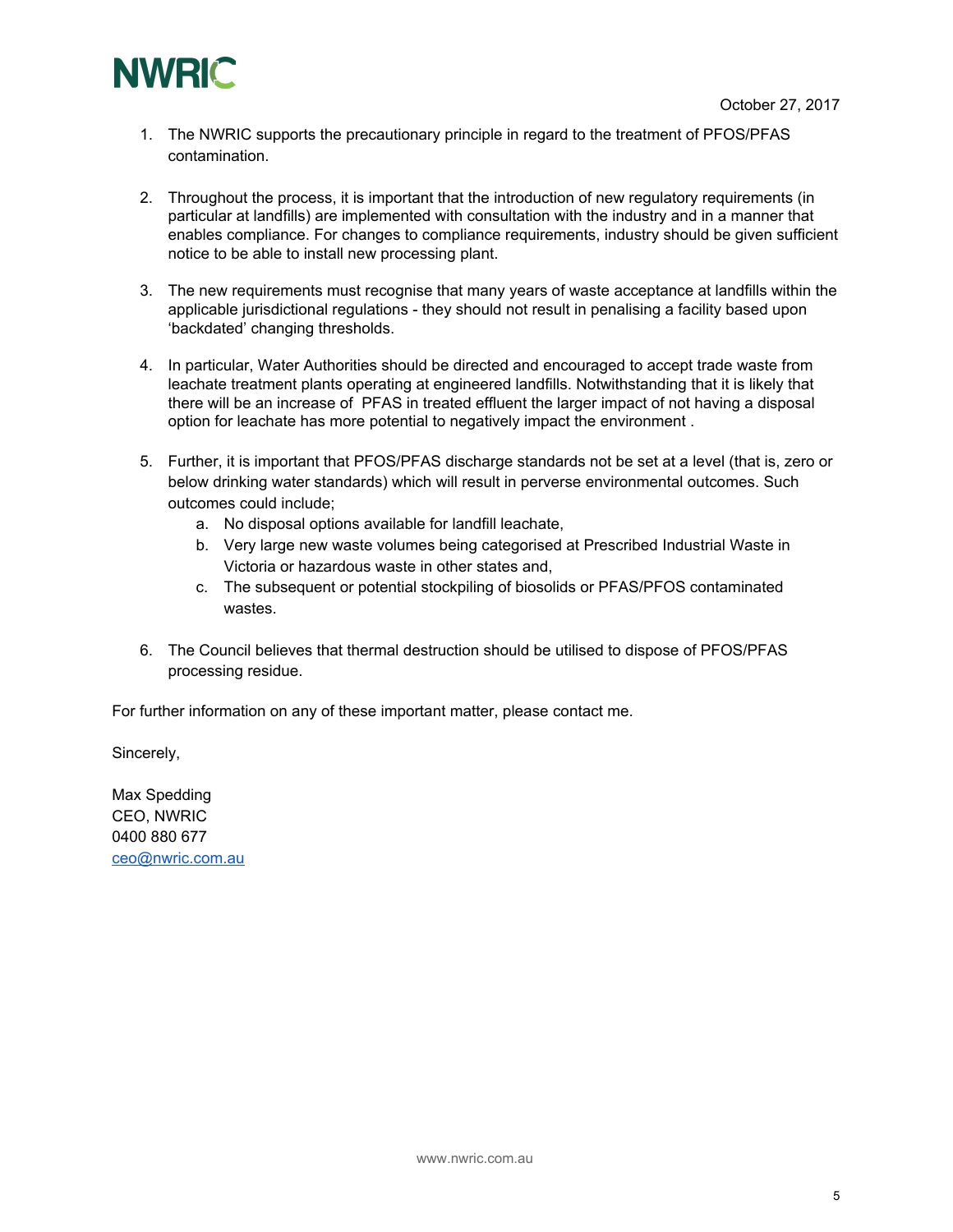

# APPENDIX A - THE NWRIC APPROACH TO UNNECESSARY INTERSTATE WASTE TRANSPORT

# Document submitted to the HEPA in August 2017

Dear EPA Executive,

ABC's *Four Corners* Program on August 7 has become a catalyst for national action to review the waste and recycling industry. Three Government reviews have been commissioned into the industry - a review by a former judge on behalf of the Queensland Premier, a NSW Upper House inquiry and a Commonwealth Senate review. An important area of focus is 'unnecessary' interstate waste transport from Sydney to Queensland.

The National Waste and Recycling Industry Council (NWRIC or Council) understand a 'Heads of EPAs' (HEPA) task force has been given the responsibility of developing a solution for this pressing issue. The NWRIC represents ten of the largest waste and recycling companies in Australia<sup>9</sup>, and also works as part of a national network of five jurisdictional<sup>10</sup> 'affiliates'. The Council has been in contact with HEPA on this issue over the past four months.

The NWRIC believes it has developed an approach will solve the problem of 'unnecessary' interstate waste transport. The Council proposes that landfill levies be made 'portable' across State borders, with with this strategy explained in more detail below.

#### **The purpose of landfill levies**

The underpinning strategy explaining the NSW Waste levy is the *NSW Waste and [Resource](http://www.epa.nsw.gov.au/resources/wastestrategy/140876-WARR-strategy-14-21.pdf) Recovery [Strategy](http://www.epa.nsw.gov.au/resources/wastestrategy/140876-WARR-strategy-14-21.pdf) 2014-21*, released in December 2014. "One of the NSW Government's key priority actions is to increase recycling to limit the need for new landfills, reduce landfill disposal and turn waste into valuable resources," the strategy says. Similar objectives are in place in other States where landfill levies are applied.

The levy changes proposed in this letter adhere to this strategy, as they will prevent waste being

<sup>&</sup>lt;sup>9</sup> Alex Fraser Group, Cleanaway, J. J. Richards and Sons, Solo Resource Recovery, Sims Metal Management, Suez, Toxfree, Remondis, ResourceCo and Veolia.

<sup>&</sup>lt;sup>10</sup> WRIQ (Queensland), WRI-NT (Northern Territory), WRI-SA (South Australia), WRI-WA (Western Australian) and the VWMA (Victoria).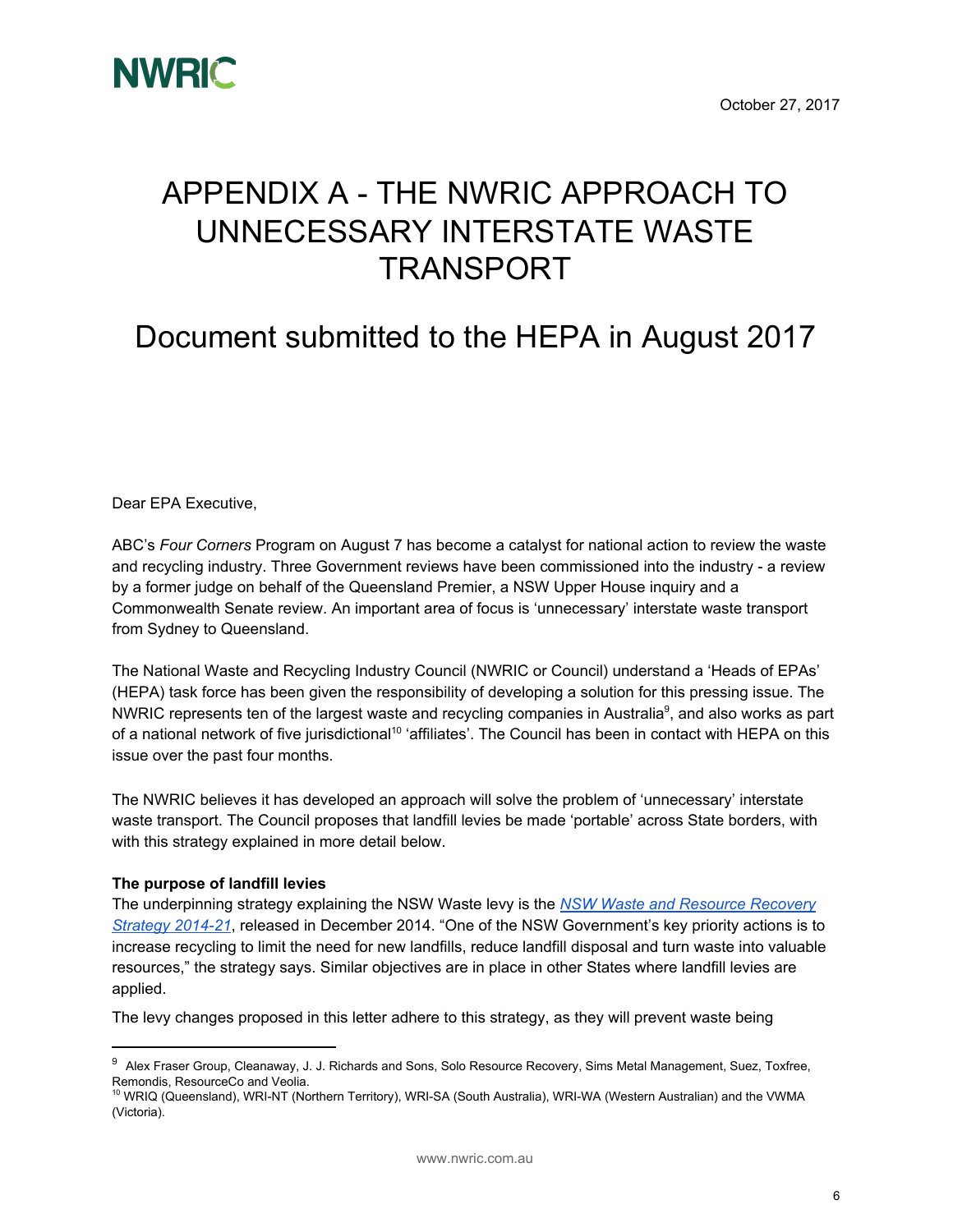# **NWRIC**

transported to avoid a levy. 'Portability' will also create an economic incentive to build new recycling infrastructure where the waste is generated.

#### **Levy changes - a long term solution**

The issues of the unnecessary interstate transport of waste primarily arises between NSW and Queensland, due to the levy disparity. The Council notes this regulatory disparity could be solved by either implementing a landfill levy in Queensland of \$40 per tonne or more, or by reducing the landfill levy in NSW on construction and demolition material down to \$100 per tonne or less.

However, the NWRIC is aware the Queensland Government has committed not to introduce new taxes in this term of Government. Further, the NWRIC does not support the abrupt changes to landfill levies.

#### **Levy portability**

Levy portability means that landfill levies will be determined by where the waste is generated, rather than where it is landfilled. The Council believes that levies should still apply at landfills, and not upstream at transfer stations or MRFs. In regard to 'portability' the Council notes;

- Levy charges based on point of waste generation are already in place in both NSW and South Australia and Western Australia (within the State boundaries).
- Preliminary legal advice has been received which says 'portability' is not in conflict with [Section](http://www.austlii.edu.au/cgi-bin/viewdoc/au/legis/cth/consol_act/coaca430/s92.html) 92 of the [Constitution](http://www.austlii.edu.au/cgi-bin/viewdoc/au/legis/cth/consol_act/coaca430/s92.html) or [Section](http://www.austlii.edu.au/cgi-bin/viewdoc/au/legis/cth/consol_act/coaca430/s90.html) 90.
- The approach allows for future regulatory changes in regard to levies, including introducing a levy in Queensland. This could be done without repealing or changing 'levy portability'.
- The approach of 'levy portability' was ratified by NWRIC meeting in June 2017.

Several large operating landfills current use this process. Veolia's Woodlawn Facility is not in the Sydney Metro Levy Zone but receives the majority of its waste from this region and charges a levy accordingly. Similarly, Cleanaway's landfill in the Shire of Dardanup, approximately 20km south east of Bunbury charges the Perth Metro Levy for waste received from this area. Therefore, this reporting process is proven.

#### **The implementation of 'portability'**

The NWRIC believes levy portability can be introduced by reciprocal agreement between the implicated States; Queensland, NSW, Victoria and SA. The Council is aware that Victoria currently does not differentiate levies by where waste is generated. Therefore additional regulatory change may be required in Victoria.

The process could begin between NSW and Queensland, and then extend to other States. By implication, if this process is extended, a greater number of landfills will have to equipped to charge a levy. Further, this process will strongly incentivise waste being processed as close to its point of generation as possible. The NWRIC believe this is desirable as it will help advance resource recovery investment.

The process can be legally achieved by aligning the levy legislation within these states, and then by inserting additional levy licence conditions into all landfill licences in the relevant states. The NWRIC believes any landfill levy collected from 'out of State' should be initially remitted to the host State.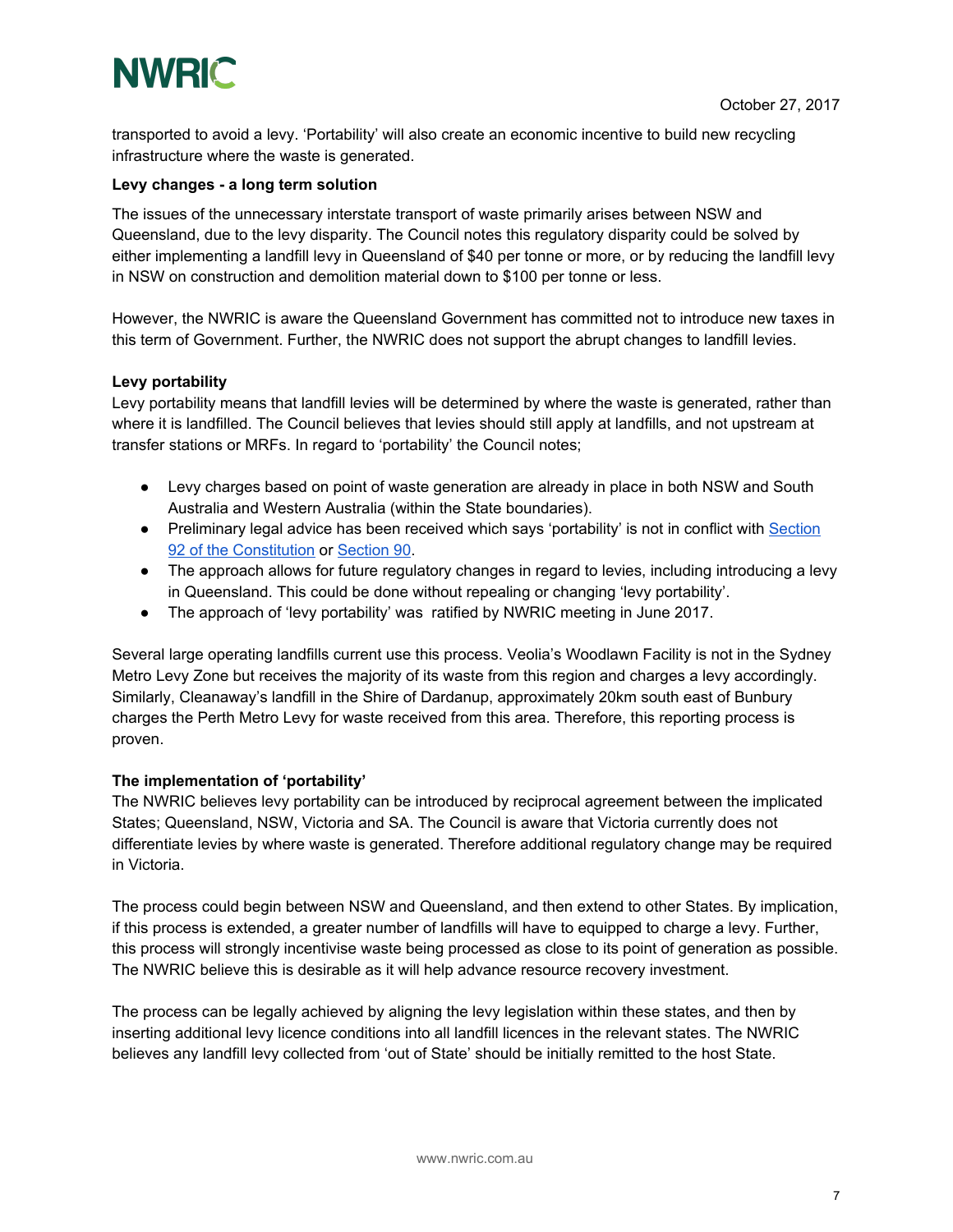

The NWRIC believes the reporting obligation for this process should remain with the waste generator but the levy remittance obligation should remain with the landfill. This can be made more secure by landfill owners requesting a Statutory Declaration to confirm the point of generation. Diagrams are attached to describe how reporting should occur.

The Council welcomes further correspondence on this matter.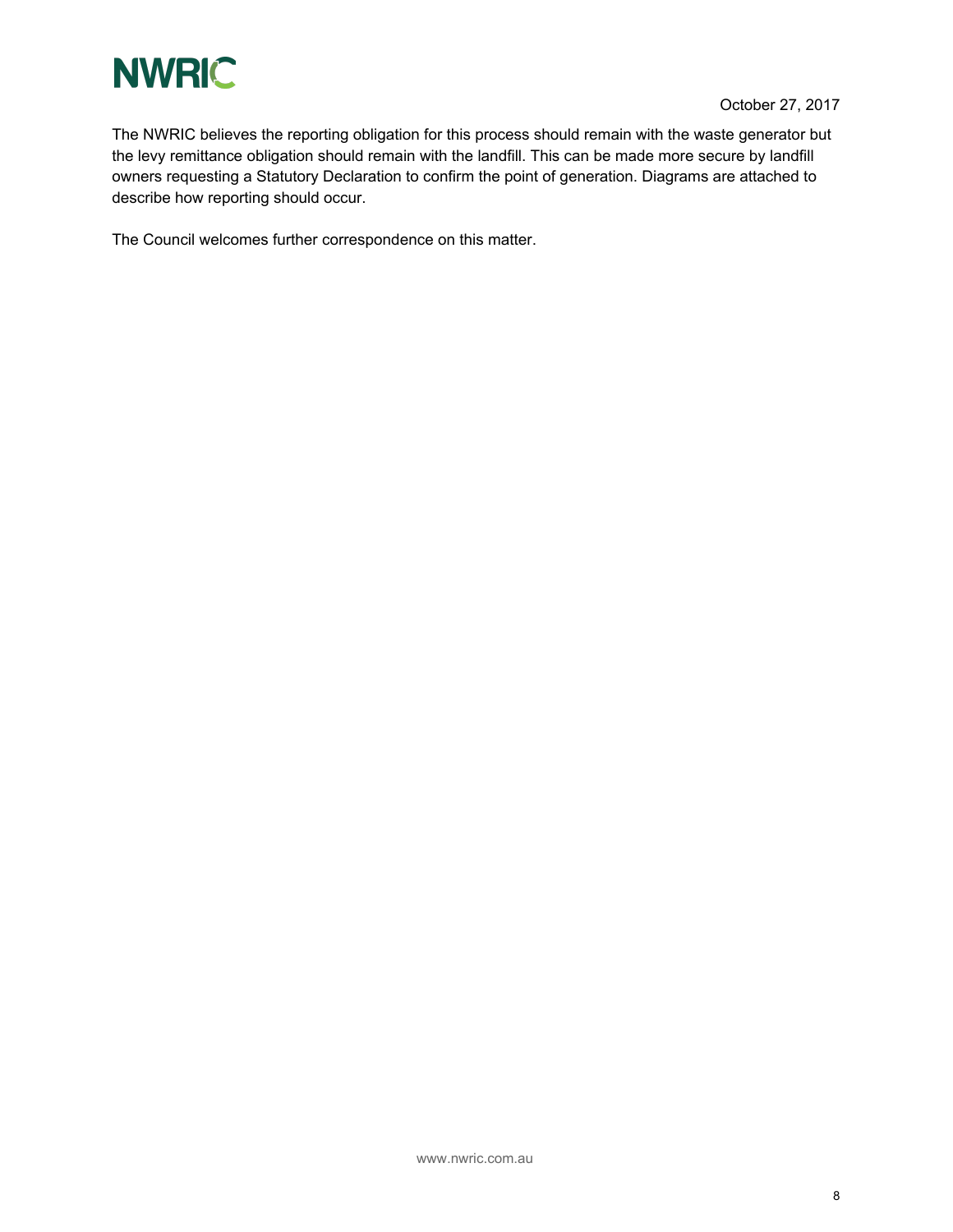

## Example 1 - inside & outside levy zones



Confirmation by Statutory Declaration by waste transporter.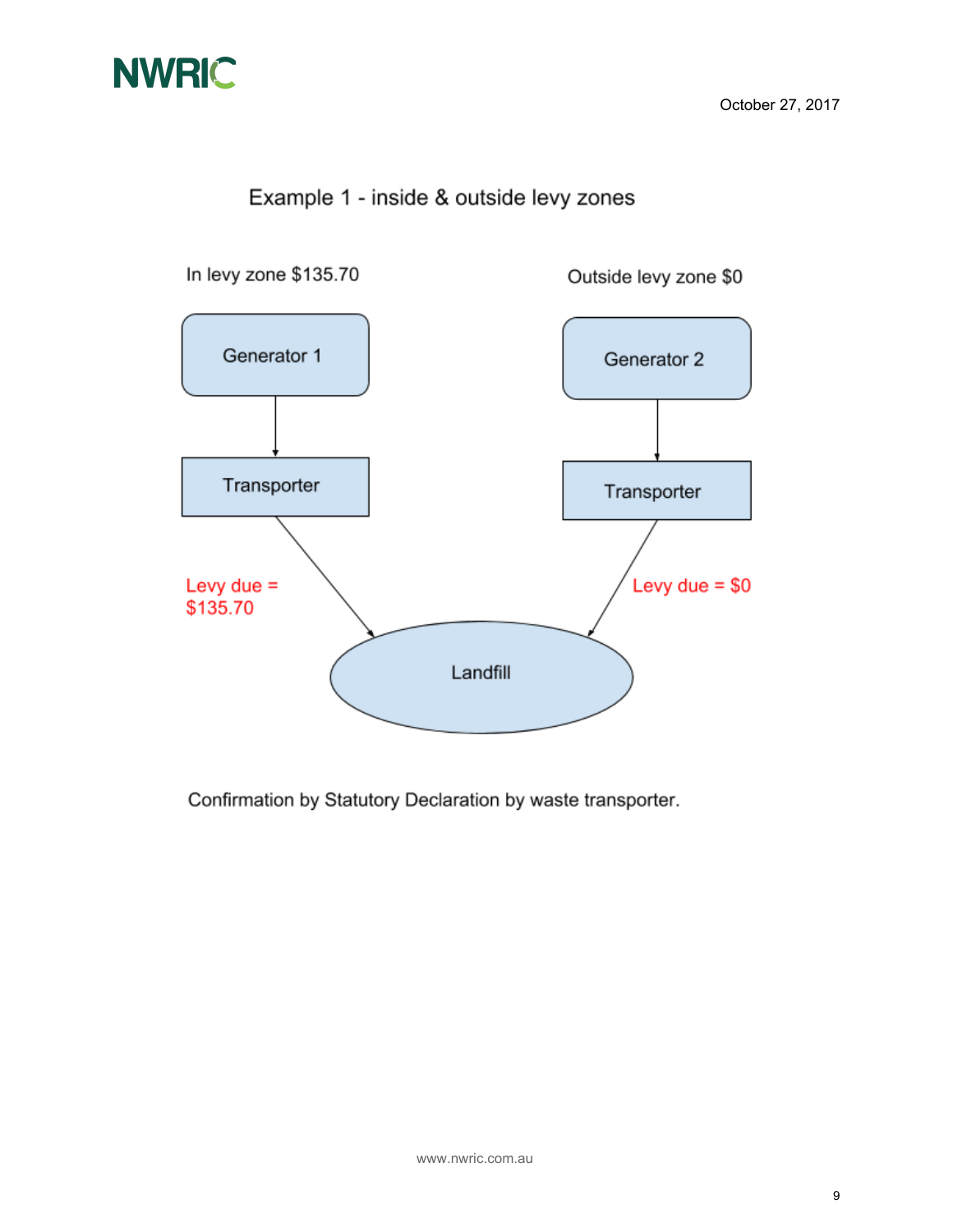### Example 2 - mixed levy zones